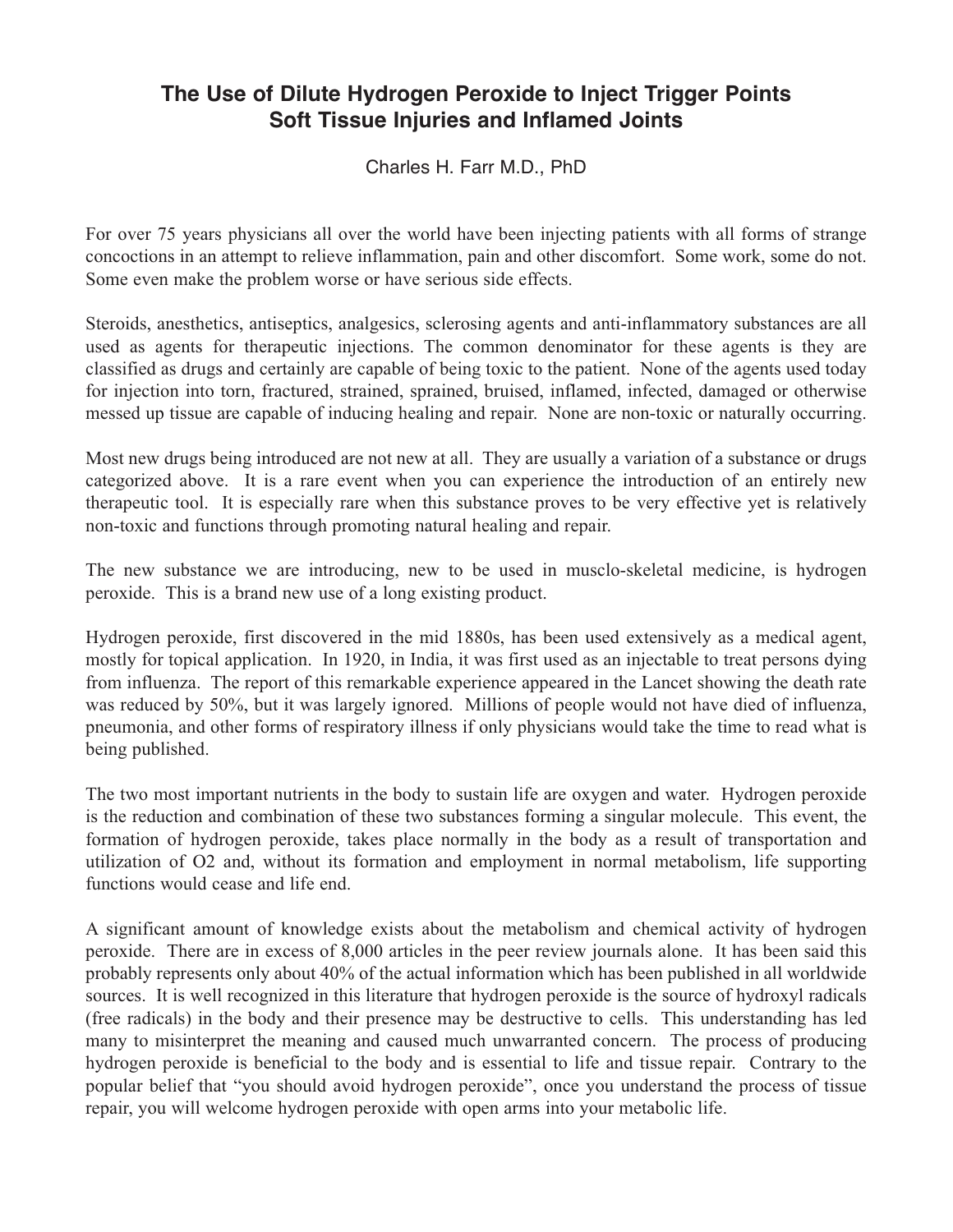Without cell death there can be no healing! This statement may sound foreign, but understanding the metabolism and purpose of hydrogen peroxide becomes important to understanding the healing process. The production of hydroxyl radicals from hydrogen peroxide occurs under specific conditions and is initiated by a cell becoming weak and losing its integrity. As a cell ages and becomes weak, the transitional metals within the cells become reduced to a form which stimulates hydroxyl radical production. This self destruction mechanism causes cellular death, stimulates cell differentiation and replacement with a new, healthy cell. The presence of hydrogen peroxide also stimulates the production of cytokines by the T and B cells. Cytokines are cellular messengers which regulate all cellular activity and direct the healing process. Hydrogen peroxide is the master conductor which orchestrates the healing process.

I discovered and reported the possible therapeutic benefits of hydrogen peroxide, especially when used intravenously, many years ago. We have now administered intravenous hydrogen peroxide to several thousand patients who suffered with a large variety of pathological conditions. These treatments have been administered without side effects or complications in 98% of the cases. Any side effect which occurred was local and very minor. The beneficial effects have now been well documented by many physicians and reported world wide. Therapy with hydrogen peroxide has proved to be extremely safe and, as an observation of its lack of tissue toxicity, caused us to explore its use by local injection. We had observed that occasionally, a patient receiving an intravenous infusion would infiltrate. They had no knowledge of anything wrong until they observed the large amounts of subcutaneous fluid in the arm receiving the infusion. We have seen infiltration of 200 ml to 250 ml of fluid and there was no pain. Long term follow up showed these events to be without sequelae.

Based upon the impressions of physicians who are confused about the action of hydrogen peroxide in the body, one could expect such an infiltration into the soft tissue would be irritating and cause considerable damage by the free radicals which are produced. Obviously, many concepts about hydrogen peroxide are in error because the damage does not occur. Contrary to what was expected, just the opposite happened. In patients who had any type of local pain syndrome or inflammatory reaction, prior to the infusion, it was found the infiltrated hydrogen peroxide would abate the pain and within a few hours, the inflammatory reactions would disappear or be considerably better.

These observations prompted us to design a study of injecting inflamed, damaged or injured tissue and inflamed nerves such as herpes or trigger points causing pain and muscle spasm. Our patient population were mostly older people with chronic degenerative illness. Our experience and technique of neural and joint injection was sadly lacking. A solution of 0.03 to 0.375% of hydrogen peroxide prepared in 5% dextrose in water was used as our active agent.

The proper protocol and recommendation for the use of hydrogen peroxide must be followed. You must understand hydrogen peroxide is a very powerful oxidizer and in large concentrations can be very damaging to the tissue. Therefore you should keep your concentrations at or below the recommended levels and adjust your dosage by the volume you use for your injection. Do not exceed 0.0375%. We use anywhere from 1 or 2 ml up to 10 ml depending on the size of the area we are injecting.

In addition to trigger points in soft tissues, we have injected nerves, tendons, ligament, muscles, bursa, joint spaces, tendon insertions and anything else we though might benefit. We have also injected joint spaces and surrounding tissues in both osteo and rheumatoid arthritis patients. There have been no side effects or complications as a result of these injections.